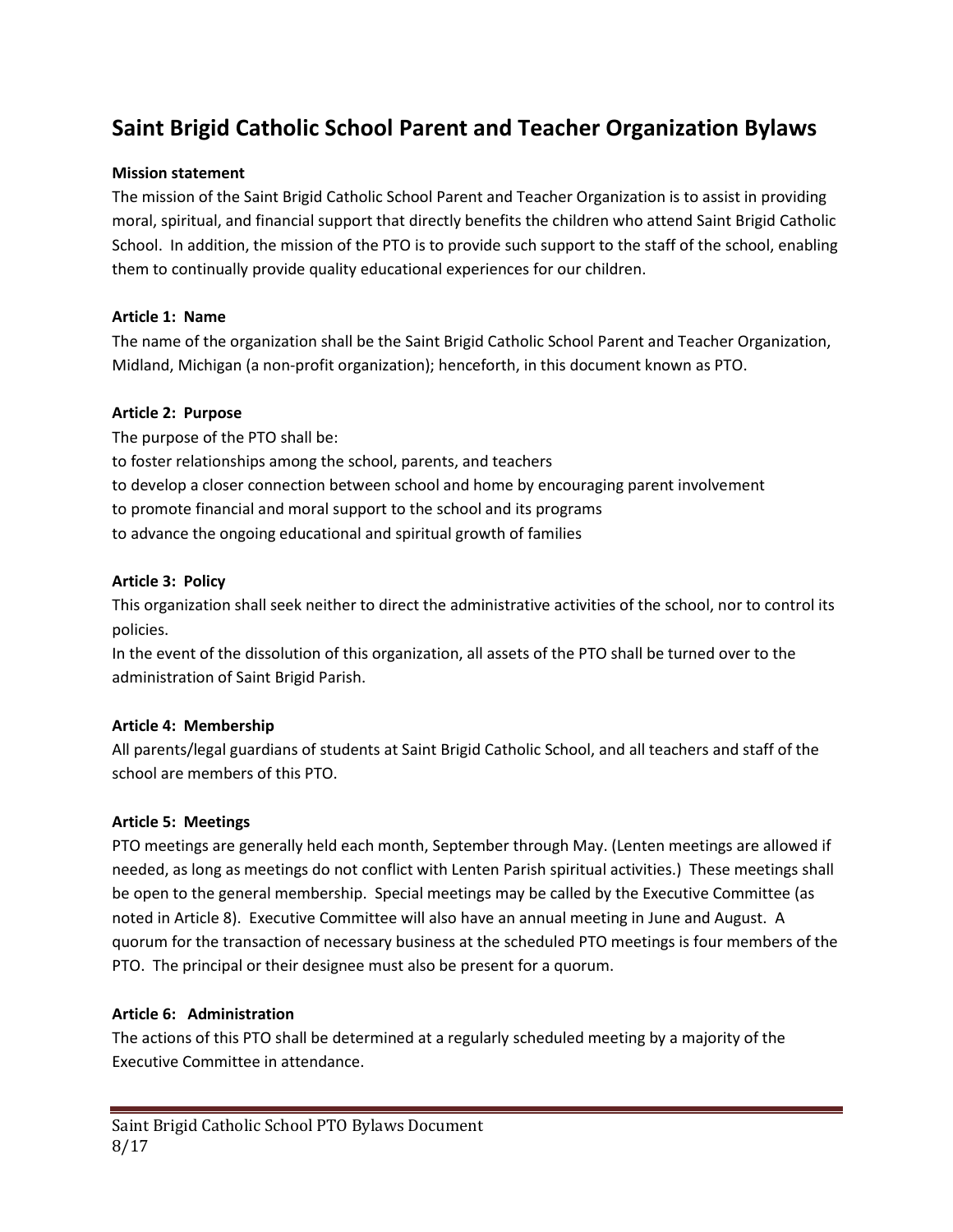Organization members, present at a PTO meeting, are invited to express opinions concerning matters proposed for decision.

Call for agenda items should be made 10 days prior to the scheduled meeting. All agenda items should be submitted to the Chair within 7 days of the scheduled meeting. Agenda should be distributed 3 days prior to the scheduled meeting. Agenda items brought up at the meeting may need to be tabled to subsequent meetings.

Robert's Rules of Order shall be followed for conducting business.

# **Article 7: Amendments**

Amendments to these bylaws may be proposed by any PTO member, and approved for consideration by the majority of the Executive Committee. PTO membership will be advised of any proposed bylaws changes, so they will have opportunity for input. Amendments will be voted on for approval at a regularly scheduled PTO meeting.

# **Article 8: Executive Committee**

The PTO Executive Committee shall be comprised of the following members: President Vice President **Secretary** Treasurer Principal

The duties of the Executive Committee shall be to transact necessary business in the intervals between monthly PTO meetings. During these intervals, the President, with the majority of agreement of the Executive Committee, may approve expenditures not to exceed one hundred dollars (\$100.00). This activity shall be reported at the next regularly scheduled PTO meeting.

# **Article 9: Representatives**

The PTO Representatives shall include the following members: Auction Gala Chairperson Guardian Angel Walkathon Chairperson Communication Coordinator School Activity Coordinator Scrip Program Coordinator Volunteer Coordinator

# **Article 10: Officers/Representatives and Their Election**

The officers of this organization shall be a President, Vice President, Secretary, and Treasurer. The officers shall be elected by consensus at the May general meeting. The term of office shall be two years.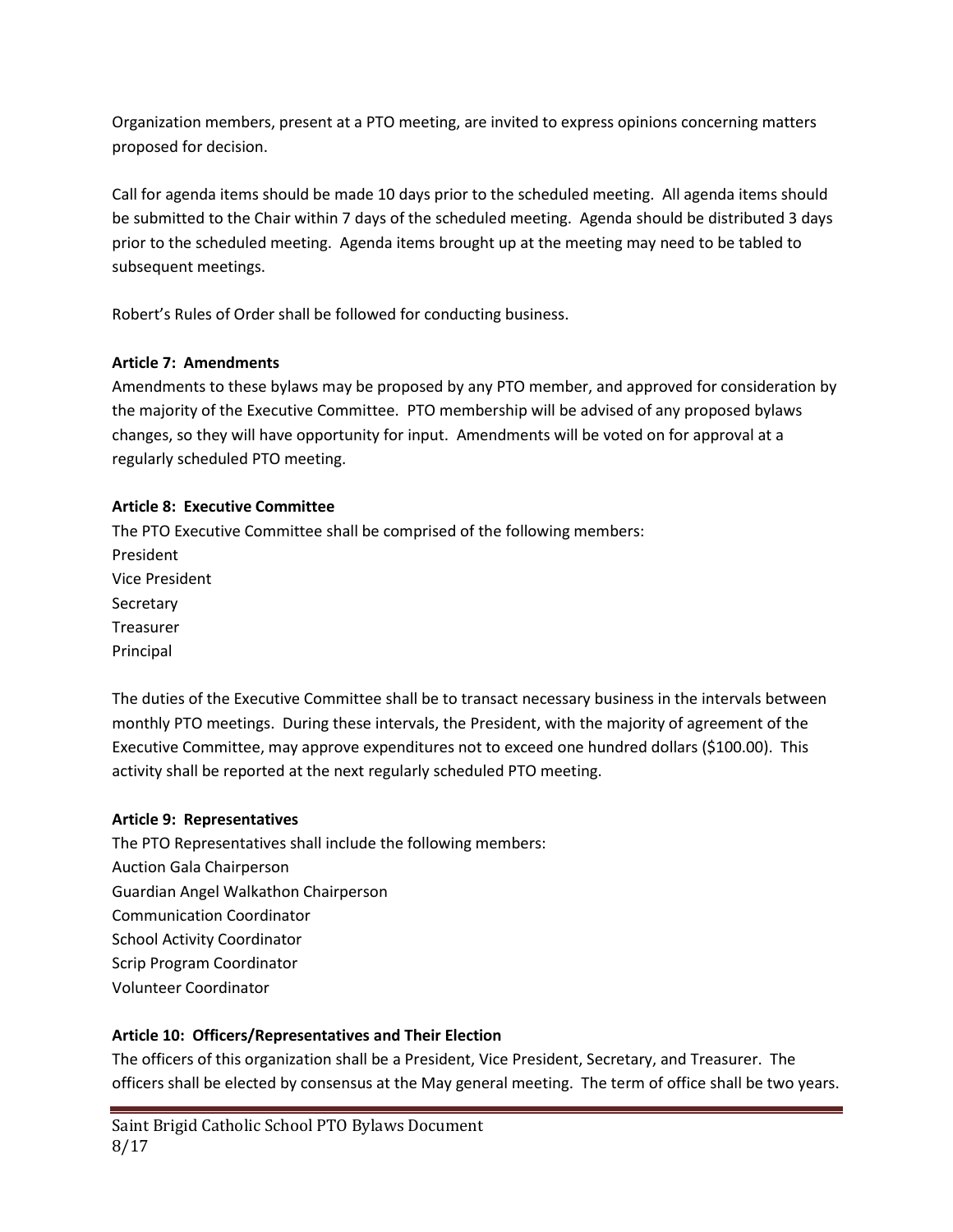No person shall serve more than two consecutive terms in the same office. All officers shall take office at the close of the annual meeting in May.

Nomination of candidates for Executive Committee offices shall be accepted at the February PTO meeting and through the month of March. Nominations may be made from the floor: consent of each candidate must be obtained before his/her name is placed into nomination. The list of candidates shall be published in the April PTO minutes. A vacancy occurring in an office shall be filled by appointment of the Executive Committee. If a vacancy occurs in the office of President, the Vice President shall be appointed by the Executive Committee.

## **Article 11: Description of Duties**

**President**: The President shall preside at all meetings of the organization and of the Executive Committee. The President shall be an ex-officio member of all PTO committees. The President (or designee) shall represent the PTO to the School Committee at monthly meetings. It shall be the duty of the President to compile and distribute an agenda as per Article 6 above.

**Vice President:** The Vice President shall act as an aide to the President, and shall perform the duties of the President in the absence of that officer.

**Secretary**: The Secretary shall keep an accurate record of all meetings of the organization, and of the Executive Committee; conduct the correspondence delegated to him/her; act as custodian of all communications, papers and documents belonging to the organization, and submit these records to the school at the end of the school year. The Secretary shall publish monthly, a draft of the minutes of the meetings and distribute them to the entire PTO membership. These minutes shall be formally approved at the next monthly meeting.

**Treasurer:** The Treasurer shall keep an accurate record of receipts and expenditures of the PTO. These moneys shall be held in the interest-bearing checking account with the Parish. The Treasurer shall be responsible to work with the principal and parish accountant to insure accurate payment of invoices. The Treasurer shall present a financial statement of account at every meeting, and shall prepare an annual fiscal financial report for the Parish. The Treasurer shall assist the parish accountant as necessary for the annual financial audit.

**Auction Gala Chairperson(s):** The Auction Gala Chairperson(s) are responsible for planning, coordinating, and implementing the annual Auction Gala. All parents are required to work on one of the many committees or donate items for this annual fundraiser.

**Guardian Angel Walkathon Chairperson(s):** The Guardian Angel Walkathon Chairperson(s) are responsible for planning, coordinating, and implementing the annual Guardian Angel Walkathon. All parents are also required to participate in this annual fundraiser.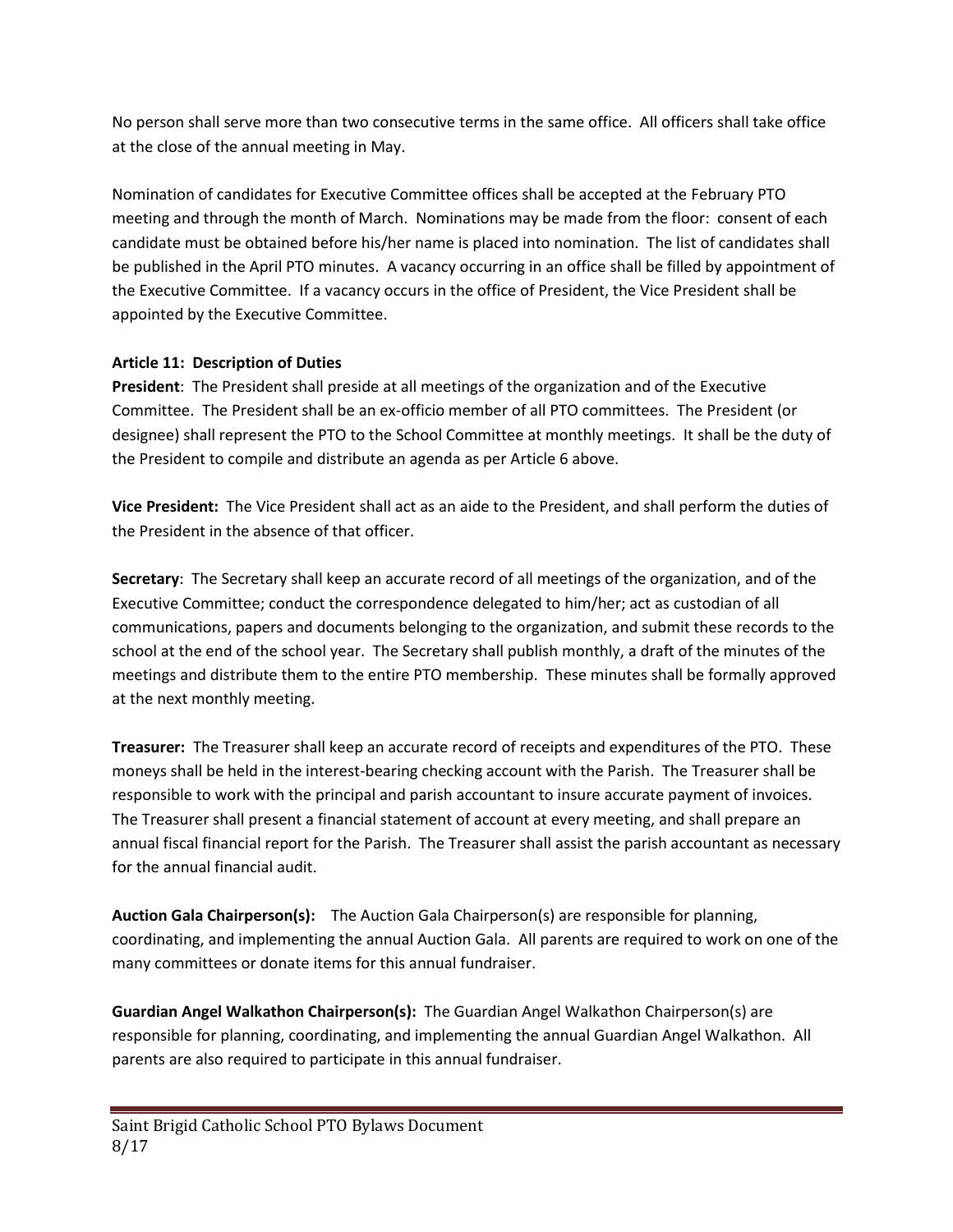**Communication Coordinator:** Keeps record and documentation of St. Brigid School news citations, class activities and service projects. These news citations and classroom documentations will be presented to PTO, as well as distributed to the Parish and community, in order to promote St. Brigid School and its achievements.

**School Activity Coordinator:** The School Activity Coordinator shall be responsible for coordinating school programs or events. He/she will also be responsible for coordinating school activity committees sponsored by PTO. Planning committees for individual events shall report to the School Activity Coordinator, with the exception of fundraising programs.

**Scrip Program Coordinator:** The PTO Scrip Program Coordinator shall serve as a liaison between the PTO Scrip Program and PTO. He/she shall be responsible for the overall management and financial health of the PTO Scrip Program. The Scrip Program Coordinator shall also be the primary volunteer in charge of managing Scrip inventory and sales, as well as the primary Scrip database manager. The Coordinator shall delegate, as necessary, various program responsibilities, including program volunteer scheduling, local vendor inventory pick-up, treasurer (manages tuition rebate records and provides reports to Parish accounting office for bank reconciliation), Scrip Program publicity and back-up sales and inventory management. The Scrip Program Coordinator shall present a financial statement of account at every PTO meeting, and shall prepare an annual fiscal financial report for the Parish.

The Scrip Program Coordinator can at his or her discretion spend up to a maximum of \$350.00 per fiscal year for supplies and incidental expenses as required for operating the Scrip Program separate from the PTO operating fund. These discretionary funds may be allocated without the permission of the Executive Committee. Any funds spent shall be reported at the next regular PTO meeting.

**Volunteer Coordinator:** The Volunteer Coordinator shall act as the contact for any current volunteer needs at the school. He/she shall assist the President and the Principal to recruit the necessary volunteers for school-wide functions. He/she shall also organize volunteer forms and compile volunteer lists for the various committee chairs.

## **Article 12: Standing and Special Committees**

The President, with the approval of the Executive Committee, shall appoint any and all Standing and Special Committees that are necessary for the proper fulfillment of the PTO's purpose. A Standing Committee Chairperson shall secure help from the general membership to complete the duties of the committee.

## **Article 13: Fundraising**

Each year, the PTO Executive Committee shall present and approve an Annual PTO Fundraising Plan for the upcoming school year. New fundraising proposals may be presented at any PTO meeting. Final consideration of the Annual PTO Fundraising Plan is to be performed by the general membership, with approval by a majority of members in attendance at the April PTO meeting.